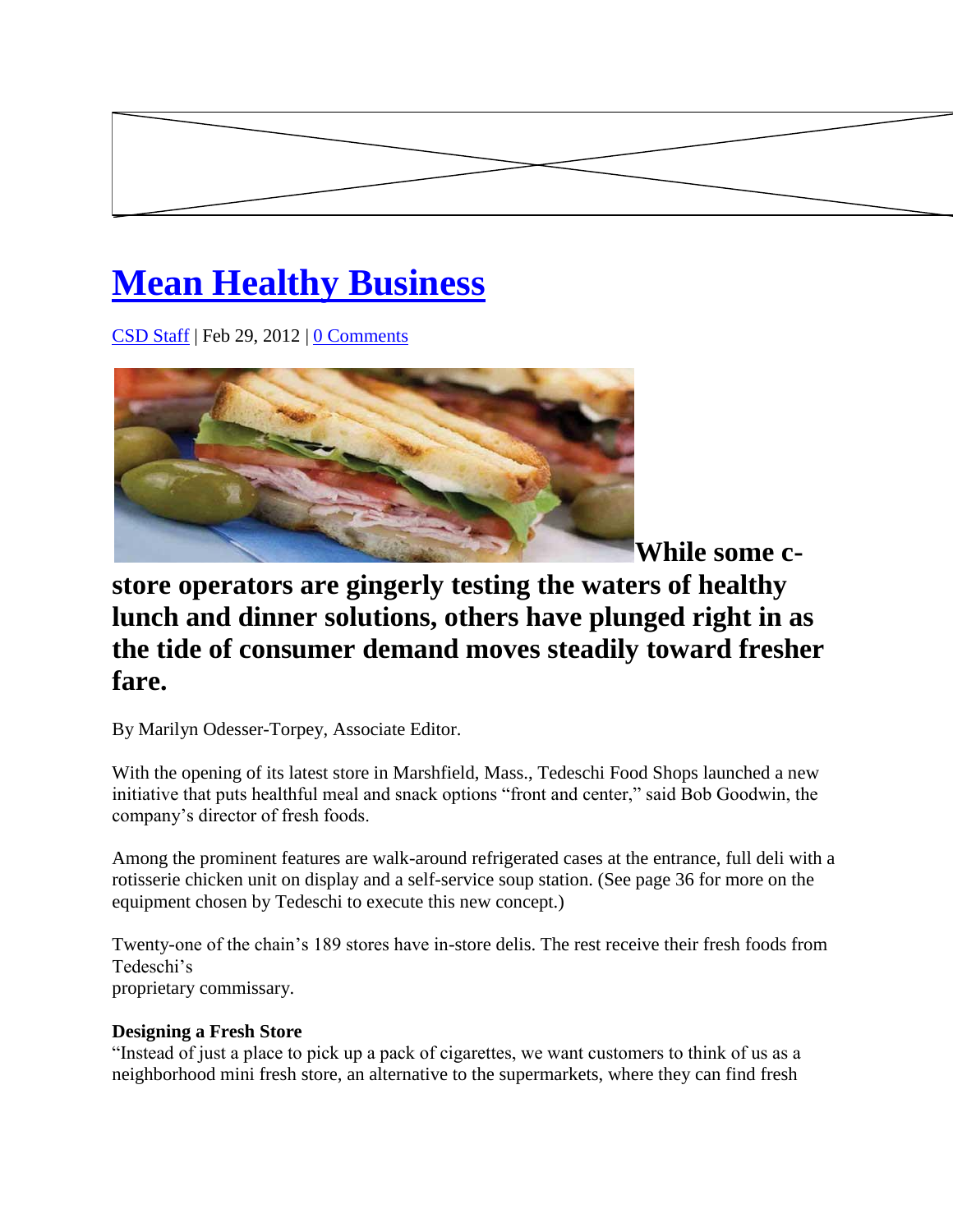meats and produce as well our signature bake-at-home pizzas and immediate consumption foodservice options," Goodwin said.

According to Goodwin, one of Tedeschi's goals is to "reduce the total calorie count of our foodservice offerings by 20-30% across the board" and provide more vegetarian options. The company also hopes that the healthful fare will also attract more female customers.

### **Redefining "America's Cookie Jar"**

In reality, a sizeable number of consumers "still talk thin and eat fat" and view c-stores as 'America's Cookie Jar,'" said Michael Davis, vice president of member services for NACS.

However, David Morris, a foodservice consultant and analyst for Packaged Facts market research firm, said we are seeing the gap closing "as major media exposure and government educational efforts are resulting in an increasing enlightenment among consumers of the importance of eating healthfully."

A recent survey of close to 1,600 members of a social networking site conducted for the nonprofit, Web-based organization, HealthyWomen, seemed to support Morris' conclusion. Approximately 75% of the respondents said they pay more attention to eating healthy than they did five years ago.

In fact, Eric Giandelone, director of foodservice research at Mintel research company, said that one of the best-selling items at Applebee's last year was a sirloin and shrimp entrée that came in under 550 calories.

#### **C-store Conundrum**

The dilemma for convenience store operators is that their customers' purchasing decisions are generally made on impulse, driven by the desire for immediate satisfaction rather than long- term health considerations, Morris said. Combine this with the c-stores' long-established reputation for serving generally unhealthful foods and it's difficult to change the consumers' mindset that they don't have any other choices.

In the past couple of years, however, a number of players are prominently featuring items that resonate as healthful to consumers. When it comes to fresh foodservice items, c-stores should "borrow from the playbook of the restaurants that have succeeded not by revamping their entire menus, but by calling out a few of the more healthful items," Morris said.

7-Eleven, for example, highlights sandwiches that are under 400 calories as part of its "7-Smart" brand, according to company spokesperson, Margaret Chabris. Sixty-seven percent of the chain's 5,700 U.S. stores carry a selection of these low-cal sandwiches.

#### **Fresh Image**

With two commissaries (one in operation for seven years, the other recently opened), "fresh" is a given when it comes to sandwiches and other foodservice items that are delivered every other day to Thorntons' convenience stores. But getting customers to view the stores as a source of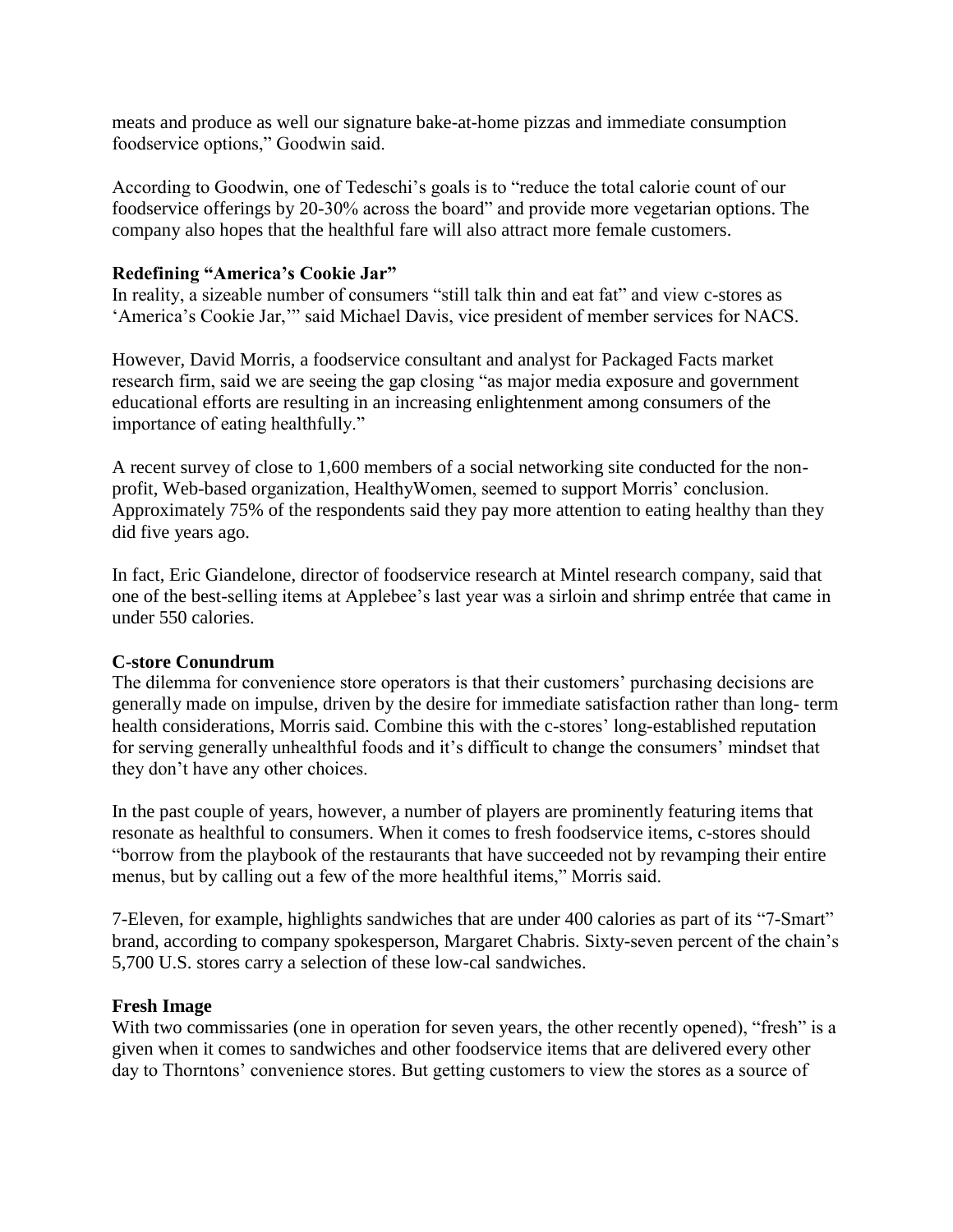"healthful" meals and snacks has proven to be more of a challenge, said Melina Patterson, senior category manager of fresh foods for the 165-unit Midwest chain.

"We believed that starting with fresh produce would have the most immediate impact," Patterson said. "So we increased our SKUs of whole and cut fresh fruits and vegetables from five to 10 and displayed them in our most highly-trafficked area between the front door and the check-out."

Cut fruits requiring refrigeration are displayed in a highly visible location in the deli case. While Patterson admitted that these healthful selections did not immediately fly out the door, she explained that "we noticed the entire store presentation felt different and we think our customers started picking up on it, too. Through intercepts, we found that many of them recall that we have healthy options."

For Thorntons, that response has already made the initial efforts worthwhile and encouraged the company to take its fresh and healthy initiative even further.

"We view it as a long-term investment," Patterson said. "Our plans to grow the fresh segment of the business include an aggressive sampling plan for the spring and summer, as well as improved signage that will highlight our fresh and healthy food items."

Among the other priorities is identifying more healthful items on the stores' menus.

"Several restaurant and retail operators are doing a really nice job in letting customers know which items are lower in calories and fat," Patterson said. "We will do the same with items we already carry and as new items are introduced."

Patterson noted that the company realizes not all customers base their buying decisions on nutritional information. "But for those who do, we want them to know they have options," she said.

An effective foodservice strategy is not about preaching to customers what they should and should not eat, said Ron Santibanez, president of the Southern California-based Profit Line restaurant consulting group. It's all about letting customers know that your healthful items are not taking anything away from them—"you don't want to make them think you're trying to sell them tree bark"—but to emphasize that these selections are just as delicious as everything else on your menu, he said.

#### Part of that requires staff training.

"Be sure your staff members taste the items, so they can sell them with knowledge and confidence," Santibanez said.

#### **In-House Inventory**

Many retailers already have the inventory they need right in-house to add a healthy halo to their foodservice menu. "For sandwiches, it may be a matter of simply promoting a turkey sandwich